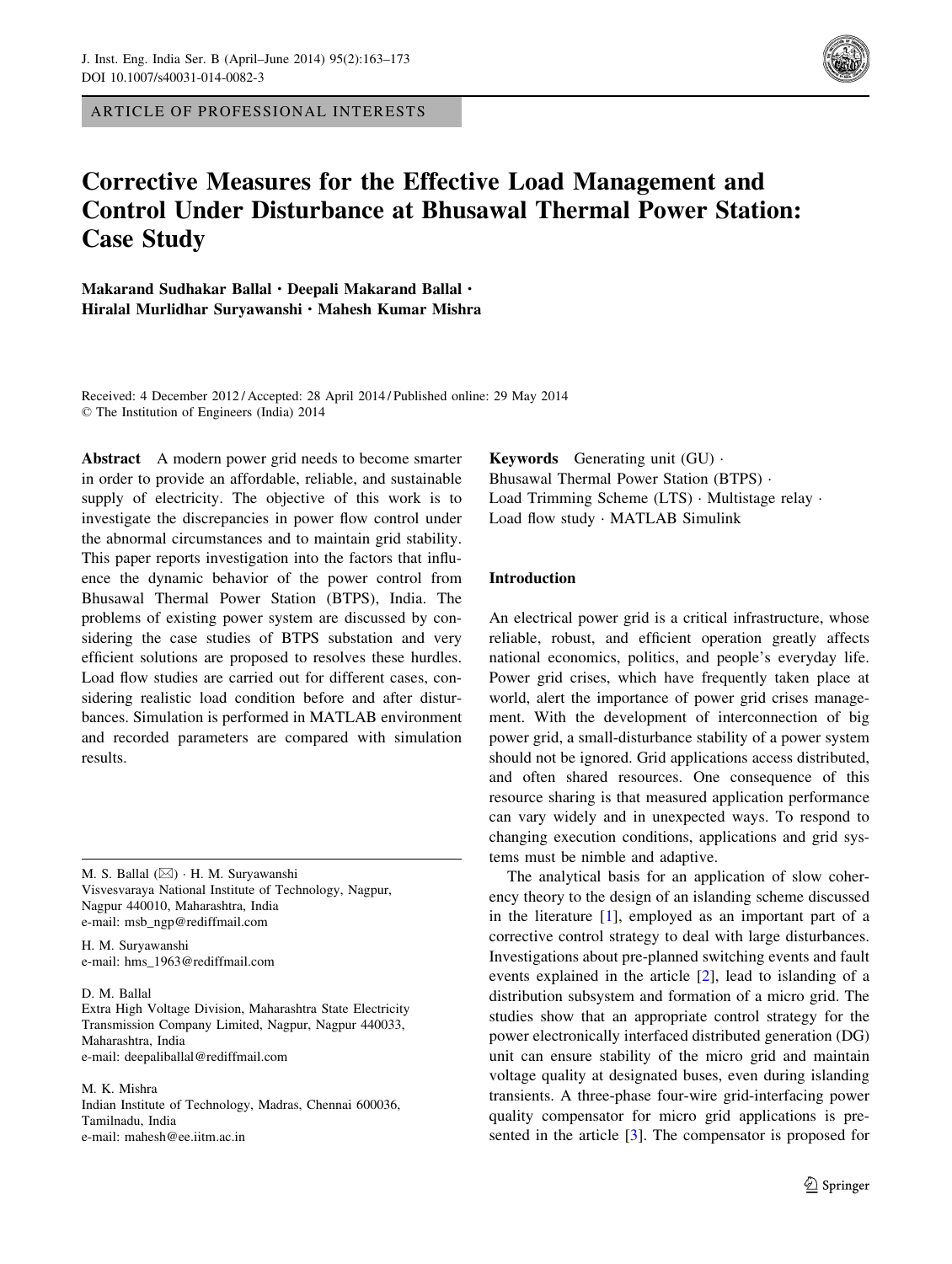use with each individual DG system in the micro grid and consists of two four-phase-leg inverters (a shunt and a series), optimally controlled to achieve an enhancement of both the quality of power within the micro grid and the quality of currents flowing between the micro grid and the utility system.

A grid interfacing power quality compensator for threephase three-wire micro grid applications with consideration of both the power quality of the micro grid and the quality of currents flowing between the micro grid and utility system is explained by the authors [\[4](#page-10-0)]. The case examined in [[5\]](#page-10-0) is a power park of several inverter based DG in relatively close proximity. In small grids with high proportion of nonlinear and unbalanced loads, it is also important to actively control the waveform quality in terms of harmonics, transient disturbances, and balance. A flexible active power control based on a fast current controller and a reconfigurable reference current selector is proposed in the literature [\[6](#page-10-0)], whereas, the power flow control problem of a grid connected inverter in DG applications is given in the article [[7\]](#page-10-0). A real and reactive power control solution is proposed on the basis of an existing voltage control strategy developed for island operations. A power system frequency control strategy is designed [[8\]](#page-10-0), which is mainly used to improve the stability of the islanding power system. The balanceable power before disturbance and the capacity of the removed power can be used to calculate the power deficiency. Then, appropriate load can be shed adaptively. A four-leg shunt multifunctional grid connected power quality compensator is mentioned in the literature [\[9](#page-10-0)]. The compensator reference currents are generated using the instantaneous  $p-q-r$  theory. A digital controller is used to implement dead-beat current control. The dynamic models in MATLAB Simulink which investigates the behavior of doubly fed induction generator during unbalanced grid voltage condition is explained [\[10](#page-10-0)], and provides information about controllers in separated positive and negative sequence.

Large signal transient load model to represent the composite power electronic load at a network bus is explained in the article [[11](#page-10-0)]. Traditional load models do not account for the transient responses of power electronic loads which occur at the onset and clearing of voltage sags. In order to design an efficient communication scheme and examine the efficiency of any networked control architecture in smart grid applications, we need to characterize statistically its information source, namely the power grid itself. Study of both the topological and electrical characteristics of power grid networks based on a number of synthetic and real world power systems are discussed in the literature [[12\]](#page-10-0). A three step control methodology is proposed [\[13](#page-10-0)] to manage the cooperation between these technologies like DG, distributed storage, and demand side load management, focused on domestic energy streams. Here, using good predictions, in advance planning and real time control of domestic appliances, a better matching of demand and supply can be achieved.

A modern power grid needs to become smarter in order to provide an affordable, reliable, and sustainable supply of electricity. A vision for the future of smart transmission grids in which their major features are identified [\[14](#page-10-0)] that functionally consists of three interactive, smart components, i.e., smart control centers, smart transmission networks, and smart substations. Vision of next generation monitoring, analysis, and control functions for tomorrow's smart power system control centers is discussed by some authors [[15](#page-10-0)]. The present control center technology and the vision of the next generation monitoring, analysis, and control functions are also presented. The implementation of highly realistic real time, massive, online, multi time frame simulations is proposed [[16\]](#page-10-0) as a means for building a common vision of smart grid functions among politicians, regulators, managers, operators, engineers, and technicians. An expert operator decision model is described with a view to helping system developers build operator centered and friendly smart grid control systems.

A dc coupled wind/hydrogen/super capacitor hybrid power system is studied in the paper [\[17](#page-10-0)]. The purpose of the control system is to coordinate these different sources, particularly their power exchange, in order to make controllable the generated power. An intelligent load shedding algorithm for intentional islanding and an algorithm of synchronization for grid reconnection are explained [[18\]](#page-10-0). A control strategy which utilizes an internal oscillator to maintain the island frequency and a feedback control system to regulate the island voltage for the autonomous (islanded) operation of a four wire, electronically coupled DG unit which can feed a highly unbalanced load is described by the authors [\[19](#page-10-0)]. This control strategy provides a set of balanced three phase voltages for the load, despite the load imbalance and parameters uncertainties. To strengthen the small disturbance research can effectively prevent the occurrence of the power grid crises.

This article considered the realistic problem of grid crisis in respect of 132 kV Bhusawal Thermal Power Station (BTPS), India, related to deficiency in generation at any time. It is intended that the power demand should fulfill with quality and reliability and the distribution companies started to collect quality and reliability charges from certain bulk consumers. After restructuring of power system, the issue related to supply and demand become more crucial as the existing power industries have still old generating units (GUs) and old transmission lines. It is observed and recorded under many conditions that the old power plants are about 50 years old and need replacement on priority. These old GUs are suffering due to various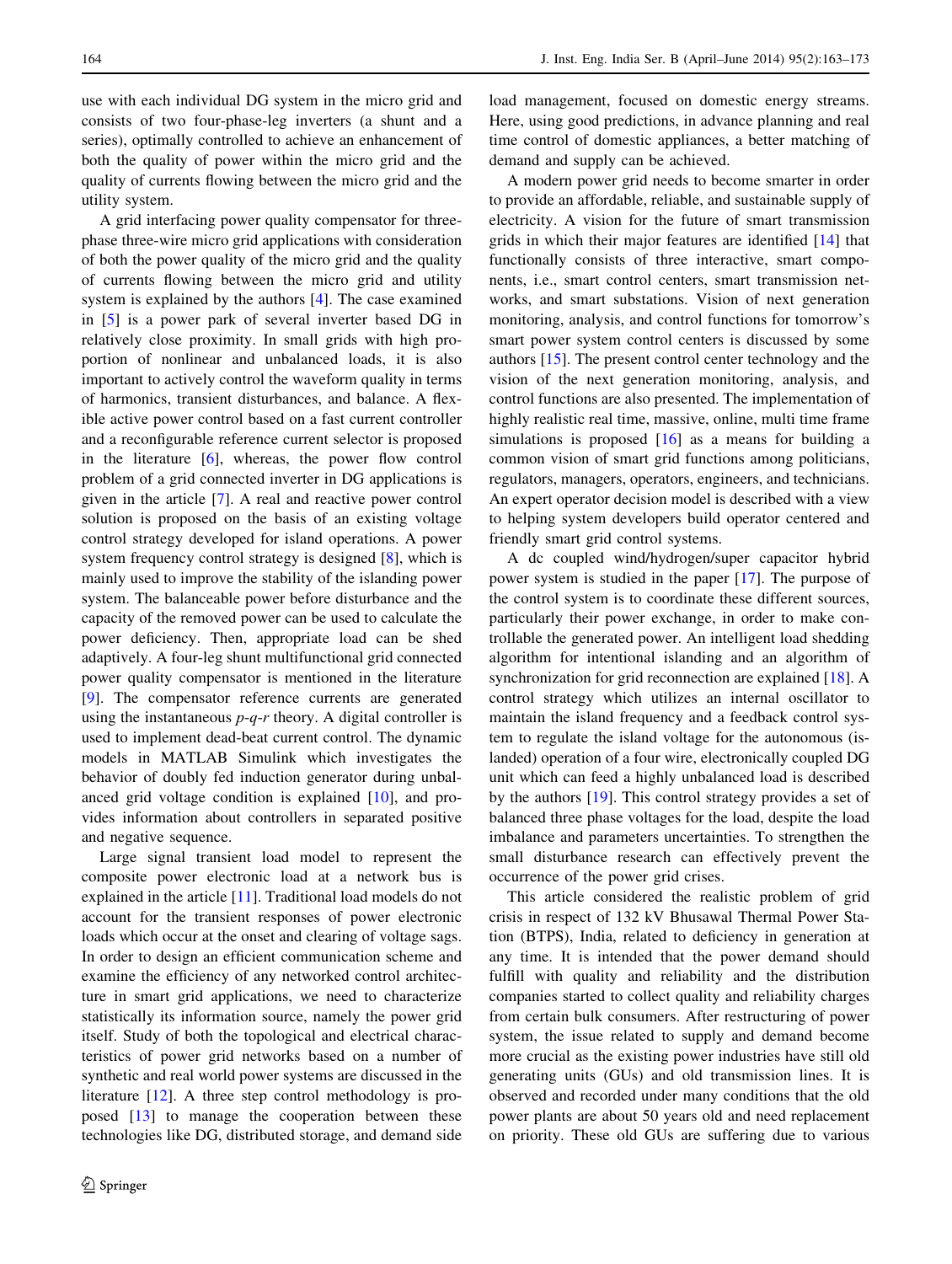<span id="page-2-0"></span>problems. The more common problems are old auxiliaries, boiler tube leakages, poor coal quality, etc. These old GUs are therefore become more unreliable and it is definitely not advisable to depend upon their generations. State already facing problem of power deficiency as about 12 hours load shading is to be performed eventually due to power shortage. Also, the performance of old GUs is unreliable and it makes the situation more critical. In the State, the old GUs are working at Bhusawal, Parali, Nasik, Koradi, etc. and their total generating capacity is about 340 MW. It is always found difficult to rely on these GUs as they can be seldom taken out from the system. Like the old GUs of power plant, the power transmission lines are also become old as they are commissioned about forty to fifty years back. The capacity of power transmission is also required to enhance due to increase in power demand. Most of the lines are of 0.2 aluminum conductor steel reinforced (ACSR) panther conductor and they can carry current up to 482 A at 45 °C. However, it is observed in practice that these conductors carrying current more than 500 A. Therefore, it also came into notice that, the old lines having inadequate power transmission capacity deals problems because of broken conductor, snapping of conductor, etc. These old GUs and lines are responsible to restrict reliable power supply to consumers. Thus, the existing power system is striving under the constraints of old GU's and power transmission lines. Bhusawal Thermal Power Station is one of such example of this kind of problems. The limitations of this power plant and transmission related problems are reported in this article. The emphasis of this paper is to analyze the existing problem at BTPS along

with case study and to propose solutions to overcome this problem. For this purpose, load flow analyses have been made in MATLAB Simulink and the simulation results are compared with the actual recorded values.

## Existing Load Flow Scenario of BTPS System

The power generation capacity of BTPS is 210 MW  $\times$  $2 + 62.5 \times 1$  i.e. 482.5 MW. It is seen from the single line diagram of BTPS switchyard illustrated in Fig. 1 that the 132 kV bus has two sections named as Grid Control Room (GCR) switch yard and Electrical Control Room (ECR) switch yard and these switch yards are connected by bus sectionalizer circuit breaker called as interconnector 1 and 2. The ECR section has one generator of 62.5 MW, 132/ 33 kV transformers of  $2 \times 25$  MVA, 132/6.6 kV station transformer of  $1 \times 10$  MVA, 132/25 kV Railway Transformer of 20 MVA and 132/11 kV distribution transformer 16 MVA, along with five numbers of 33 kV feeders. There is no grid feeder connected to this section. This section gets connected to grid only through interconnector 1 and 2 circuit breaker. The GCR section consists of  $2 \times 210$  MW generator units, five grid feeders and four radial feeders. Grid feeders were indicated by arrows in both directions; however, radial feeders were indicated by arrows in one direction. These generating sets are about fifty years old and they are suffering due to chronic problems like tube leakages, old inefficient auxiliaries, etc. These days the quality of coal supplied to power station found poor and it hampers the generation. The maintenance of old auxiliaries



Fig. 1 Single line diagram of BTPS switchyard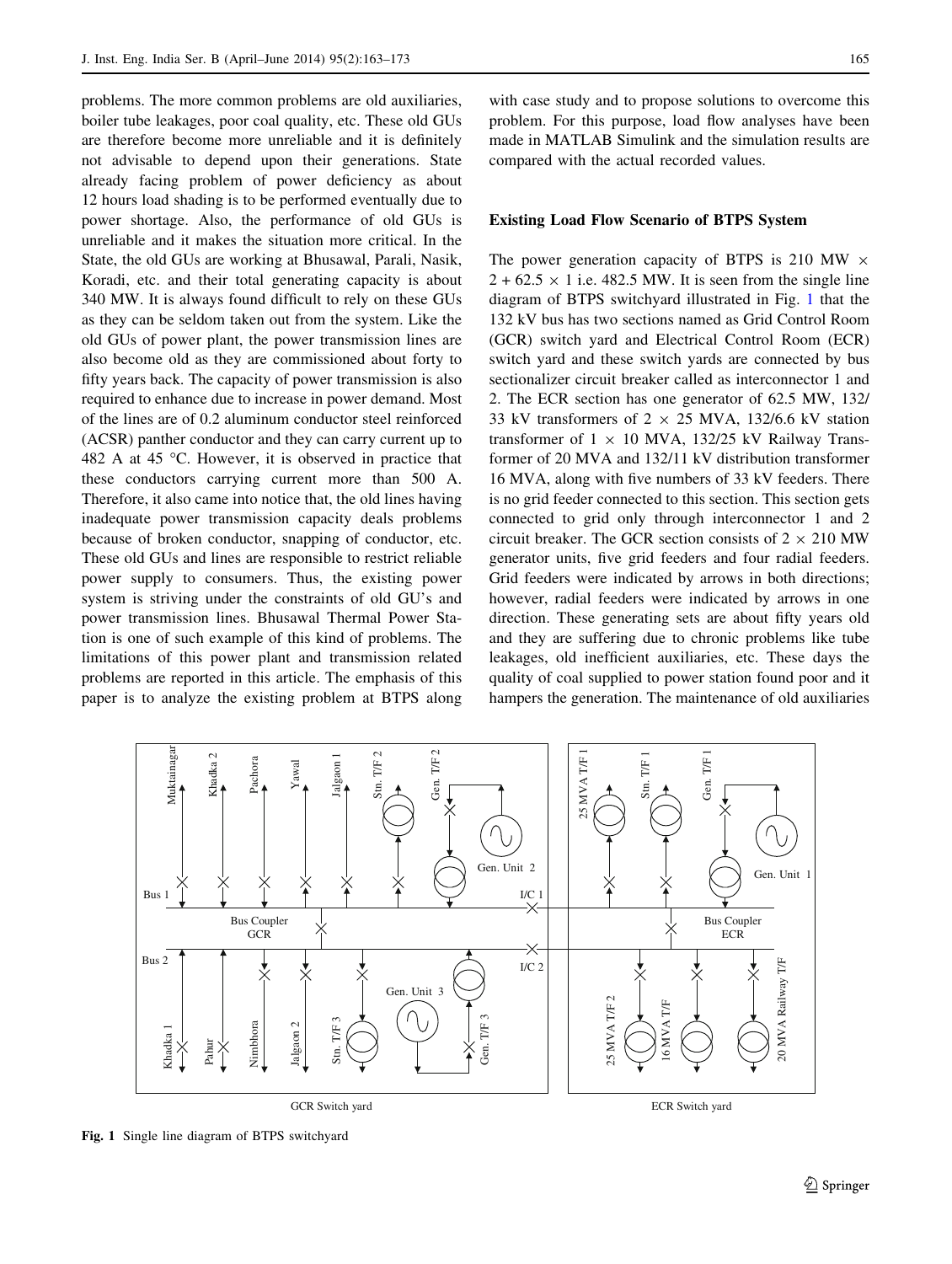and their unscheduled outages also disturb the production of electricity. Another source to this grid connected substation is from 400 kV receiving station, Khadka. In case of complete dark out, the source is always fed from this Khadka receiving station. Two circuits of 132 kV level are connected from Khadka end to BTPS bus and the current carrying capacity of each of the circuit consisting of 0.4 ACSR Deer conductor is 806 A at ambient temperature of 40 °C. The remaining feeders are either grid connected or radial type consist of 0.2 ACSR Panther conductor and have current carrying capacity of 520 A at 40 °C. The load fed from BTPS bus is normally 1,800 A and maximum goes up to 2,000 A as observed from the substation log book. There are four radial feeders emerging from this BTPS bus and fed load about 1,100 A under normal condition, other grid feeders except Khadka receiving station always export power from BTPS bus. The normal and maximum power import and export scenario of all the feeders and GUs is tabulated in Table 1. The capacity of power drawl from 400 kV receiving station, Khadka is restricted to 600 A for each circuit by means of relay settings. The purpose of this Load Trimming Scheme (LTS) provided at is to avoid over loading of ICTs installed at 400 kV receiving station, Khadka and it also limits the excess drawl of power due to conductor constraints. This LTS consist of simple over current relaying circuitry to individual feeder and it provides trip command to all the existing radial feeder simultaneously as each circuit crosses the limit of 600 A fed from Khadka station. Therefore, all the four radial feeders trip at a glance and provide load relief due to operation of LTS and avoid overloading and maintain the power system safely under limit. The (current transformer) CT Ratio of each feeder is 800/1 A and setting of over current relay of this LTS is 75 %, when both the circuits are in service. However, the setting can be enhanced to 100 % when only one circuit is in service. This LTS operated recently four times due to different reasons [\[20](#page-10-0)]. All, the four cases are explained in following

Table 1 Normal and maximum power import/export at BTPS

paragraphs along with load flow study carried out in MATLAB Simulink. To carry the load flow analysis fol-lowing assumptions have been made [[21,](#page-10-0) [22\]](#page-10-0).

- 132 kV incoming bus bars of BTPS are considered as reference bus.
- Only one transformer is taken into consideration on each ECR side bus which is equivalent to number of transformers on that particular bus.
- Average temperature of transformer is assumed to be 70 °C and frequency to be 50 Hz.
- Load is assumed to be static load and system is in steady state condition.
- Marginal limit for voltage 98–102 % and critical limit for voltage  $95-105$  %.

### Case Studies and Their Load Flow Analysis

Single line diagram of BTPS, as depicted in Fig. [1](#page-2-0), has been considered for the load flow analysis. Computer simulation of the substation has been carried out in MATLAB Simulink for steady state, actual load condition data received from BTPS. Load flow analysis has been made with and without disturbance conditions. Simulation results are then compared with the recorded results of BTPS.

## Case 1

LTS operated at BTPS on February 16, 2011 at 1349 hours, the power flow import and export scenario is as illustrated in Fig. [2a](#page-4-0). The GU 2 was in service and unit 1 and 3 were under outage conditions. Unit 2 was importing 700 A and both the feeders from 400 kV RS Khadka were supplying 500 A each to BTPS bus. The export power was 150 A to ECR switch yard including power requirement of station transformer 1, 80 A to station transformer 2 and 3 both,

| Sl. No. | Name<br>of feeder | Normal load<br>in A | Max. load<br>in A | Normally import<br>or export | Sl. No. | Name of<br>feeder | Normal load<br>in A | Max. load<br>in A | Normally import<br>or export |
|---------|-------------------|---------------------|-------------------|------------------------------|---------|-------------------|---------------------|-------------------|------------------------------|
| 1       | GU <sub>1</sub>   | 125                 | 250               | Import                       | 9       | M'Nagar           | 150                 | 250               | Export                       |
| 2       | GU <sub>2</sub>   | 700                 | 700               | Import                       | 10      | Pahur             | 150                 | 250               | Export                       |
| 3       | GU <sub>3</sub>   | 700                 | 700               | Import                       | 11      | Pachora           | 150                 | 250               | Export                       |
| 4       | Station T/F 1     | 30                  | 30                | Export                       | 12      | Jalgaon 1         | 300                 | 300               | Export                       |
| 5       | Station T/F 2     | 40                  | 40                | Export                       | 13      | Jalgaon 2         | 300                 | 300               | Export                       |
| 6       | Station T/F 3     | 40                  | 40                | Export                       | 14      | Nimbhora          | 200                 | 300               | Export                       |
| 7       | Khadka 1          | 300                 | 800               | Import                       | 15      | Yawal             | 500                 | 525               | Export                       |
| 8       | Khadka 2          | 300                 | 800               | Import                       | 16      | <b>ECR</b>        | 150                 | 250               | Export                       |
|         |                   |                     |                   |                              |         |                   |                     |                   |                              |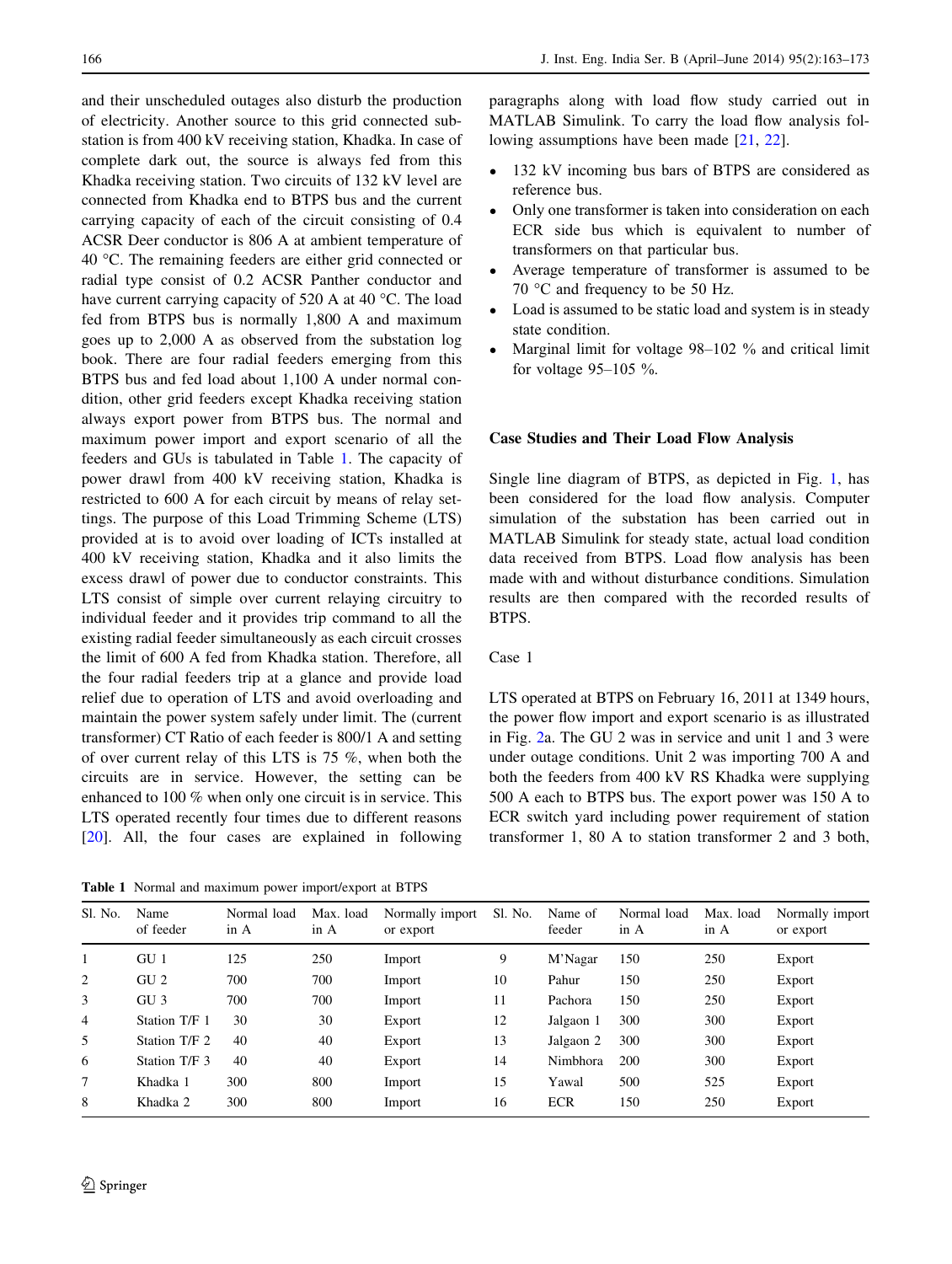<span id="page-4-0"></span>

Fig. 2 Power flow scenario under LTS operation for a case 1, b case 2, c case 3 and d case 4

120 A to Muktai Nagar circuit, 50 A to Pahur and Pachora circuit was kept off by the instruction from Load Despatcher, Ambazari. At this instant, the total load of all the four radial feeder was about 1,300 A. Generating unit 2 was taken out immediately from the system due to tube leakage problem and hence there was a short fall of 700 A. The setting of LTS over current relay was 75 % as both the lines were in service. As soon as this short fall took place, the import from Khadka RS enhanced to 600 A for each circuit. But, still there was a short fall of 500 A and therefore the LTS initiated trip command to the circuit breakers of all the radial feeders. Therefore, for a short fall of 500 A, load curtailed was of 1,300 A. If the settings are kept at 100 %, under that condition each circuit could draw 800 A, even after that there will be a short fall of 100 A, and for this small short fall LTS definitely curtail the load of 1,300 A.

## Case 2

LTS operated at BTPS on February 11, 2011 at 1824 hours, the power flow import and export scenario is as illustrated in Fig. 2b. The GU 2 was in service and unit 1 and 3 were under outage conditions. Unit 2 was importing 700 A and both the feeders from 400 kV RS Khadka were supplying 400 A each to BTPS bus. The export power was 180 A to ECR switch yard including power requirement of station transformer 1, 80 A to station transformer 2 and 3 both,

160 A to Muktai Nagar circuit, 110 A to Pahur and Pachora circuit was kept off by the instruction from Load Despatcher, Ambazari. At this instant, the total load of all the four radial feeder was about 970 A. Generating unit 2 was taken out immediately from the system due to tube leakage problem and hence there was a short fall of 700 A. The setting of LTS over current relay was 75 % as both the lines were in service. As soon as this short fall took place, the import from Khadka RS enhanced to 600 A for each circuit. But, still there was a short fall of 500 A and therefore the LTS initiated trip command to the circuit breakers of all the radial feeders. Thus, the deficiency of 300 A, load curtailed was of 970 A. If the settings are kept at 100 %, under that condition each circuit could draw 800 A, after that there will not be any short fall and thereby there will be no load curtailment.

## Case 3

LTS operated at BTPS on December 10, 2010 at 1800 hours, the power flow import and export scenario is as illustrated in Fig. 2c. The unit 1 and unit 3 were in service and unit 2 was under outage conditions. Unit 1 and unit 3 were importing 120 and 670 A respectively. The setting of LTS was raised to 100 % as one the feeder from 400 kV RS Khadka (Khadka 1) was supplying 750 A and another circuit (Khadka 2) was under outage condition. The export power was 140 A to ECR switch yard including power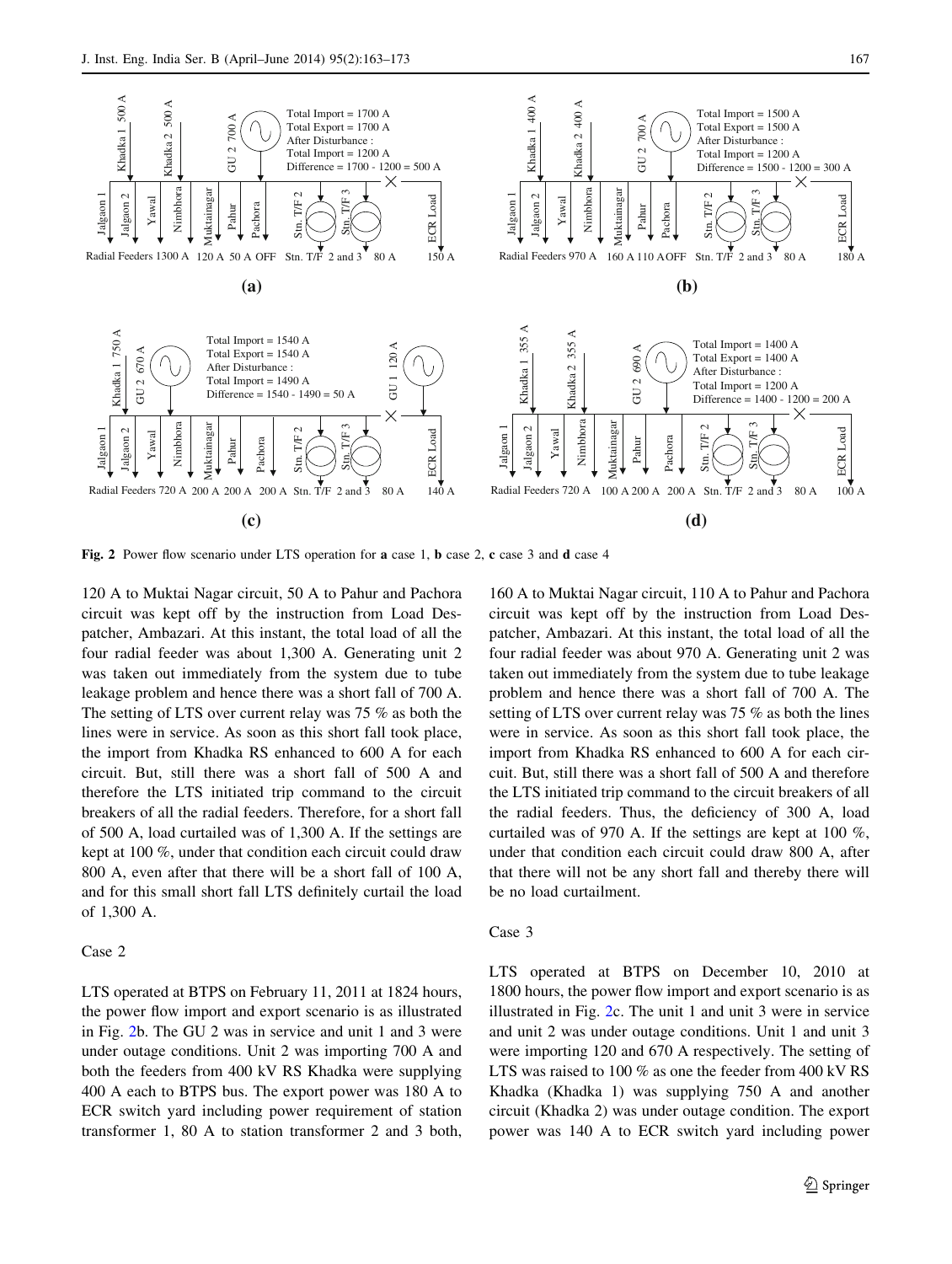requirement of station transformer 1, 80 A to station transformer 2 and 3 both. The grid feeders Muktai Nagar, Pahur and Pachora circuit each were drawing 200 A from BTPS bus. At this instant, the total load of all the four radial feeder was about 720 A. Generation of Unit 3 was immediately droop down to 570 A and hence there was a short fall of 50 A only. Hence, LTS initiated trip command to the circuit breakers of all the radial feeders and load curtailed was of 720 A.

## Case 4

LTS operated at BTPS on dated November 12, 2010 at 1600 hours, the power flow import and export scenario is as illustrated in Fig. [2](#page-4-0)d. The unit 2 was only in service and unit 1 and 3 were under outage conditions. Unit 2 was importing 690 A and both the feeders from 400 kV RS Khadka were supplying 710 A totally to BTPS bus. The export power was 100 A to ECR switch yard including power requirement of station transformer 1, 80 A to station transformer 2 and 3 both, 100 A to Muktai Nagar circuit, and 200 A to Pahur and Pachora circuit each. At this instant, the total load of all the four radial feeder was about 720 A. Generating unit 2 was taken out immediately from the system due to tube leakage problem and hence there was a short fall of 690 A. The setting of LTS over current relay was 75 % as both the lines were in service. As soon as this short fall took place, the import from Khadka RS enhanced to 600 A for each circuit. But, still there was a short fall of 200 A and therefore the LTS initiated trip command to the circuit breakers of all the radial feeders. Thus, the deficiency of 200 A, load curtailed was of 720 A. If the settings are kept at 100 %, under that condition each circuit could draw 700 A, after that there will not be any short fall and thereby there will be no load curtailment.

The simulation is carried out for all these four cases and their results are compared with the actual recorded data obtained by BTPS meters. The MICON make meter is used for the purpose of monitoring and recording the data. These results are depicted in Table 2. From the above four

Table 2 Simulation and recorded results

different cases and their load flow simulation studies, we could reach to opt following remarks.

- 1. From case 1 and 3, it came to know that for the deficiency of 100 and 50 A respectively load of the all the radial was curtailed.
- 2. From case 2 and 4, it is very well clear that the undesired tripping of LTS protection could be avoid if it's over current the relay was set for 100 %.
- 3. The condition becomes more critical when either one GU or single transmission line is in service.
- 4. Whenever, there is a generation dip, even though the LTS curtail the load of all four prime radial feeders.

The unreliable generation is the main cause for the operation of LTS and therefore, all the prime important feeders' trip and this badly affect the important bulk consumers and other consumers depends on this feeder connected substations. The problem is in this way formulated and the solution for the effective operation of LTS is considered for the purpose of study in this article. The objective of this paper is to describe the fruitful solution for this problem.

# Comprehensive Solution for the Effective Load Flow Control at BTPS

The prime important substations like 132 kV Jalgaon 1 and Jalgaon 2 are the urban and industrial substations respectively. The power supply to entire Jalgaon urban as well as rural area is from these two substations. These are radial substations and reliable only on BTPS bus supply. Another two substations are 132 kV Yawal and 132 kV Nimbhora. These are rural area substations and entire agriculture load is fed from these two substations. In case of Jalgaon 1 feeder trip from BTPS end, Jalgaon 2 also trip on over current protection and vice versa as these two feeders are parallel and terminate at Jalgaon 1 substation bus. From Jalgaon 1 substation bus another feeder emanates for Jalgaon 2 substation. The Jalgaon 1 and 2 feeders carry load up to 600 A

| Case<br>No. | Before disturbance               |           | After disturbance |                   |           |                   |                                  |           |             |                     |           |             |
|-------------|----------------------------------|-----------|-------------------|-------------------|-----------|-------------------|----------------------------------|-----------|-------------|---------------------|-----------|-------------|
|             | Simulation results               |           |                   | BTPS meter record |           |                   | Simulation results               |           |             | BTPS meter record   |           |             |
|             | Bus voltage<br>(kV)              | P<br>(MW) | $(MVAR)$ $(kV)$   | Bus voltage       | P<br>(MW) | $\circ$<br>(MVAR) | Bus voltage<br>(kV)              | P<br>(MW) | Q<br>(MVAR) | Bus voltage<br>(kV) | P<br>(MW) | Q<br>(MVAR) |
|             | $132 \sqcup 0^{\circ}$           | 384       | 62                | 132.4             | 380.7     | 65.1              | $132 \text{ } \square 0^{\circ}$ | 96        | 15          | 133.7               |           | 95.71 13.67 |
| 2           | $132 \sqcup 0^{\circ}$           | 341       | 40                | 131.9             | 344.6     | 39.8              | $132 \text{ } \cup 0^{\circ}$    | 126       | 13          | 132.9               | 128.9     | 15.4        |
| 3           | $132 \text{ } \square 0^{\circ}$ | 348       | 52                | 131.4             | 349.2     | 48.91             | $132 \text{ } \cup 0^{\circ}$    | 195       | 27          | 132.4               | 192.5     | 29.8        |
| 4           | $132 \sqcup 0^{\circ}$           | 317       | 43                | 132.1             | 319.9     | 43.65             | $132 \text{ } \square 0^{\circ}$ | 160       | 19          | 133.1               | 163.6     | 20.1        |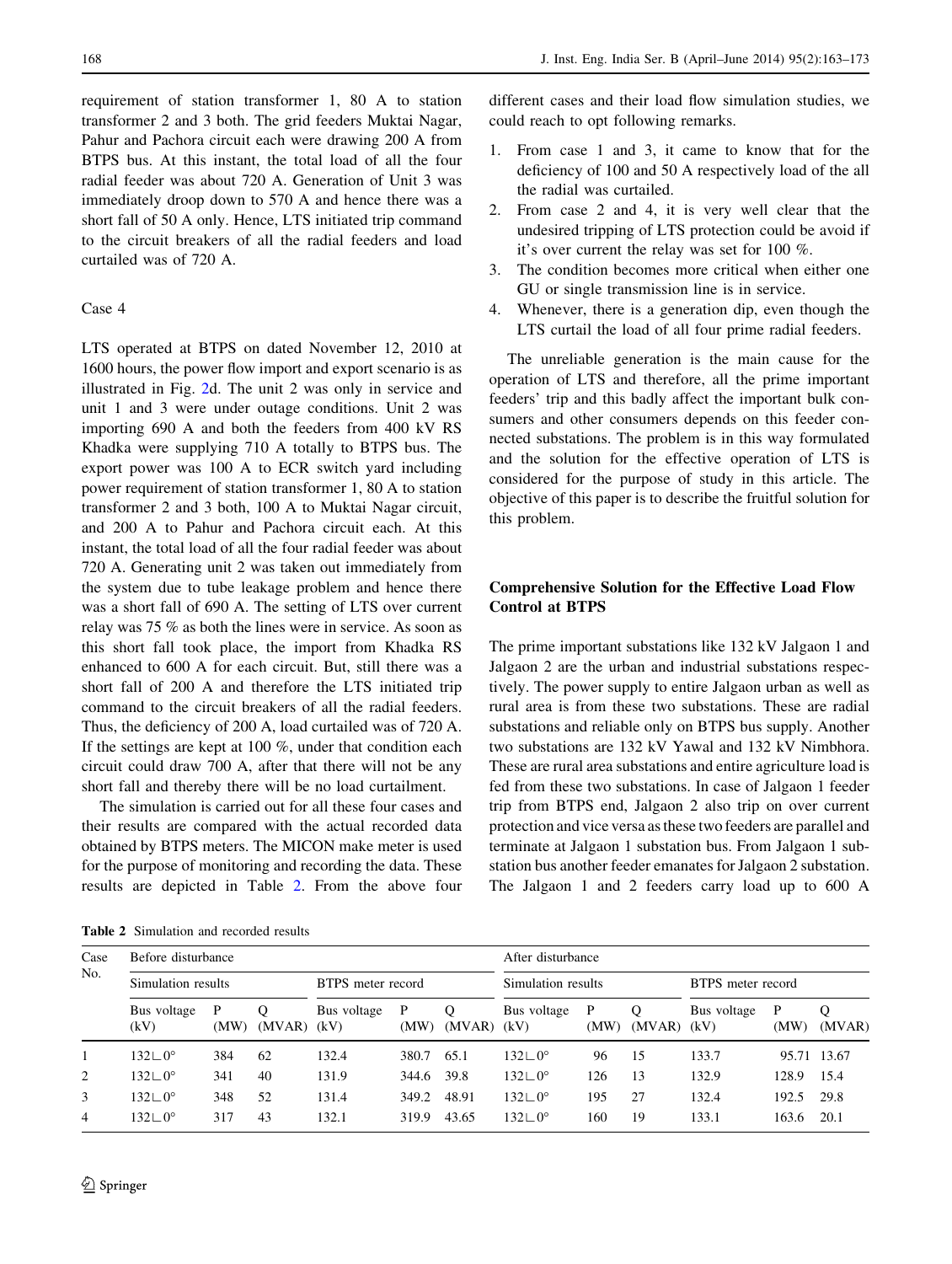consulates, the Yawal feeder carry load up to 500 A and Nimbora feeder carry load up to 200 A. Therefore, in case LTS relaying protection operates, all the four radial feeders curtailed load of about 1,300 A. The major cause of undesirable operation of LTS protection is either due to unreliable generation of BTPS power plant and inadequate power transmission capacity from nearby substations because of old and 0.2 ACSR conductor. To avoid the undesired blackouts in this specified regional area, it is mandatory to make the generation stable or the short fall of power under such circumstances should be supplied to BTPS bus by any means. The bottleneck between the supply and demand under the circumstance of LTS operation has to be compensated on priority. There are various constraints observed and studied while putting the solution of this problem. Efforts are made in this article to provide comprehensive solution for the effective operation of LTS under the defined constraints. The model for effective LTS relaying scheme is also developed and its simulation results are presented shows the potential of the approach.

# Solution 1: Tying of Radial Substations and Load Diversion

It is come to know from the above discussion that the four important substations are feeding power from only BTPS bus only. Whenever, there is a problem to BTPS bus either due to LTS tripping or due to LBB operation or due to Bus bar protection operated, it will definitely hamper the power import to the bus of these four radial substations. This severely affects all important consumers connected to these substations. If all these four substations tied up with the nearby substations, the entire black out condition due to problem from BTPS side can be avoid to certain extent. These substations should be link for e.g. Jalgaon 1 and 2 can be connected to 132 kV bus of 400 kV RS, Khadka. For this new transmissions line have to be erected. But this task is not found as simple as the State Transmission Company came across the problem of (Right of Way) RoW. To erect new transmission network, land acquisition is the major hurdle as people are unwilling to lend their land for this purpose. This problem shall be resolve by making proper communication, coordination and understanding with the people. In certain cases the possibility of laying 132 kV cable is require to be identify. As soon as all these four substations are connected with nearby other substations, the problem of entire darkening shall be overcome. The tying of substations is illustrated in Fig. [3](#page-7-0)a.

#### Solution 2: Strengthen the Parallel Link

The parallel link is connected to the 132 kV bus of BTPS– Muktai Nagar–Bodwad–Malkapur–Khadka and back to

BTPS substations as shown in Fig. [3b](#page-7-0). This link is unable to supply load demand more than 520 A at 40 °C due to constraints of conductor size i.e. 0.2 ACSR panther conductor. This is an existing corridor and it normally draw 300 A from BTPS bus at power factor about 0.98. Possibility for the application of FACT device is also determined. But due to thermal constraints of the line conductor, this possibility gets vanish. The capacity of this parallel link can be enhanced by replacing the existing conductor by 0.4 ACSR Deer conductor. But this rise the capacity just by 300 A and pushing 300 A from 400 kV RS, Khadka to BTPS bus by this parallel link might be difficult as load on another substations in this ring can hamper this power flow. Therefore, this solution is not recommended.

# Solution 3: Additional Link from 400 kV RS Khadka and/or Increase in LTS Relay Settings

It is observed from the above case studies that, in case of strong generation dip or loss of generation, the source available is from 400 kV RS, Khadka. There are two circuits emanating from 132 kV Khadka bus for BTPS bus. Each circuit has CT ratio of 800/1 A and current carrying capacity up to 806 A at ambient temperature of 40 °C. LTS relay is set for 75 % and thus the power flow of each circuit is restricted to 600 A for each circuit. It is strongly recommended that under the existing position, the LTS relay settings must be enhanced to 100 % from 75 %, so that additional 400 A can be available in case of generation dip up to this extent. An additional circuit from 400 kV RS, Khadka to BTPS of 0.4 ACSR deer conductor can eliminate this problem as additional 800 A flow can be available at a glance after the generation or line loss. It is observed that 132 kV additional bay is available at BTPS but at Khadka station no space is available for the erection of new bay and RoW will also be another problem for line erection.

This problem can be resolve if the 132 kV Malkapur feeder emanate from BTPS in spite of Khadka end. The existing Malkapur feeder should terminate at BTPS and new feeder for Malkapur shall emanate from BTPS. This is definitely a concrete solution and one spare bay is available at BTPS. It is observed that there is a problem of diversion of transmission line, this problem can be overcome by making provision of 132 kV power cable. In our opinion this is more suitable and inexpensive solution. This solution is illustrated in Fig. [3](#page-7-0)c. The dash lines illustrate the proposed modifications. Applications of FACT devices are also studied. The thermal rating of existing 0.4 ACSR Deer conductor is the major constraint and hence it is not recommended to provide FACT device to this short transmission line.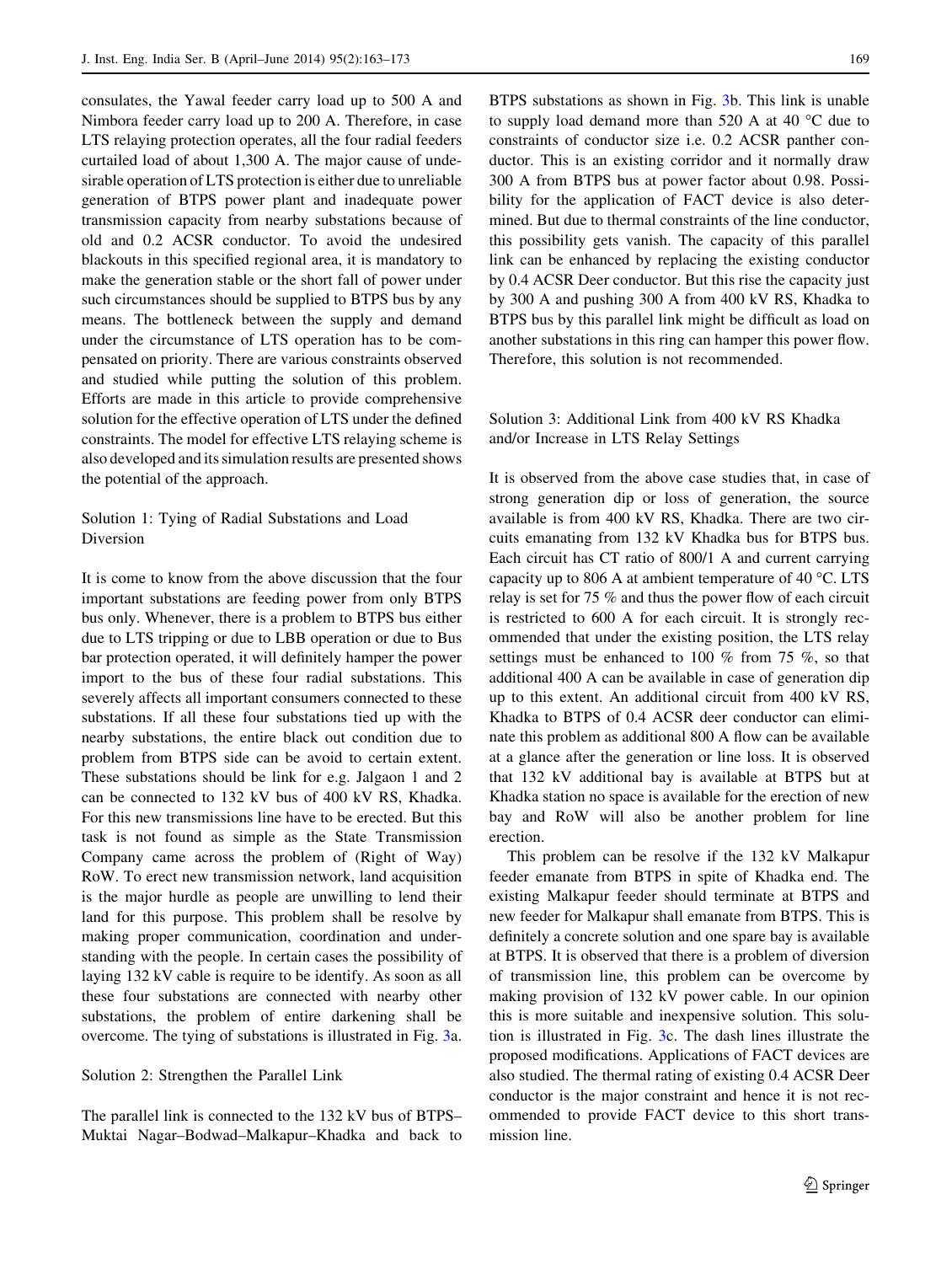<span id="page-7-0"></span>Fig. 3 Comprehensive solution for the effective operation of LTS of BTPS. a Tying of radial substations and load diversion, b strengthen the parallel link and c additional link from 400 kV RS Khadka



# Solution 4: Development and Testing of Multi Stage Over Current Relaying Scheme

It is observed from the above discussed case studies that, for the deficiency of 50 A, the LTS was operated. If instead of providing tripping commands to all the four radial feeders, it might be possible that any one or two feeders could be tripped. The maximum load of Jalgaon 1 and 2 is always 300 A each and these are twin feeders. If anyone feeder trip, another feeder always trips due over load. The maximum load of Yawal and Nimbhora feeders recorded was 400 and 200 A respectively. Jalgaon 1 and 2 are urban and industrial feeders, however, Yawal and Nibhora are rural and agricultural feeders, therefore it is recommended that the Jalgaon 1 and 2 should be given priority so that their tripping shall be avoided for the considerable short fall. Making study of all the above cases, it is strongly recommended to procure multi stage over current relay for the effective operation of LTS. The existing simple over current relay shall be replaced by this relay. The circuit connection diagram for this proposed multi stage over current relay is depicted in Fig. [4a](#page-8-0). The GUs are also considered in addition to feeders from 400 kV, RS, Khadka. Depending upon the availability of power at BTPS bus, the multistage relay should take decision about tripping of relevant feeders. The CT ratios and ratios of interposing CTs are not mentioned to avoid complexity of the circuit. The necessary algorithm is illustrated in Fig. [4b](#page-8-0).

The investigation is made for the setting of this proposed multistage over current relay by considering certain possible cases as tabulated in Table [3](#page-8-0). It is observed, in case 1, both the lines and GUs are in service, if one GUs become off, then the deficiency raised to 700 A. This deficiency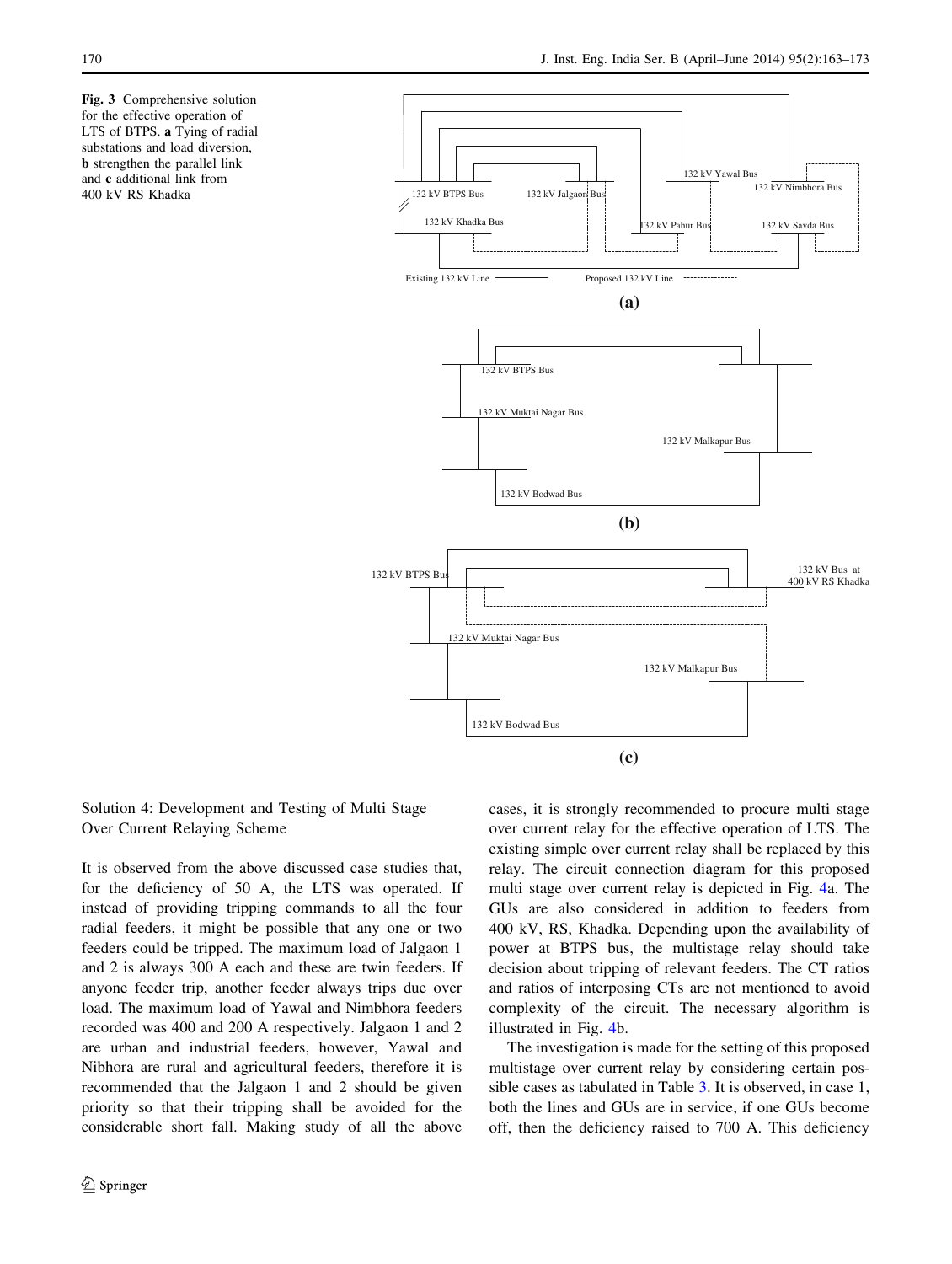<span id="page-8-0"></span>

Fig. 4 a The circuit connection diagram for this proposed multi stage over current relay and b the algorithm for multistage relay

|  |  | Table 3 Different conditions to analyse the performance of proposed multistage over-current relay              |  |  |  |  |  |  |
|--|--|----------------------------------------------------------------------------------------------------------------|--|--|--|--|--|--|
|  |  | rando a construction and a construction of the construction of the construction of the construction of the con |  |  |  |  |  |  |

| Sl. No. | GU in          | Lines in     | GU                              | Line                               | Deficiency     |                          | Rise in Current of import feeders | Remarks                                                      |  |  |
|---------|----------------|--------------|---------------------------------|------------------------------------|----------------|--------------------------|-----------------------------------|--------------------------------------------------------------|--|--|
|         | service        | service      |                                 | become off become off or shortfall |                | Khadka 1                 | Khadka 2                          |                                                              |  |  |
|         | 2              | 2            |                                 | $\boldsymbol{0}$                   | $\mathbf{0}$   | $300 + 350$              | $300 + 350$                       | Rise in line load. Alarming condition<br>to monitor the load |  |  |
|         | 2              | 2            | $\overline{0}$                  |                                    | $\overline{0}$ | $300 + 300$              |                                   | Rise in line load. Alarming condition<br>to monitor the load |  |  |
| 3       | 2              |              | 1                               | $\Omega$                           | 500            | $600 + 200$              |                                   | Trip Yawal and Nimbhora feeders                              |  |  |
| 4       | $\overline{c}$ |              | $\Omega$                        |                                    | 600            |                          |                                   | Trip Yawal and Nimbhora feeders                              |  |  |
| 5       |                | 2            |                                 | $\mathbf{0}$                       | 400            | $650 + 150$              | $650 + 150$                       | Trip Yawal feeder only                                       |  |  |
| 6       | $\mathbf{I}$   | 2            | $\overline{0}$                  |                                    | 500            | $650 + 150$              |                                   | Trip Yawal and Nimbhora feeders                              |  |  |
|         | 2              | $\mathbf{0}$ |                                 | $\mathbf{0}$                       | $600 + 700$    | $\overline{\phantom{0}}$ |                                   | Manage the load and if GU trip, trip<br>all radial feeders   |  |  |
| 8       | $\overline{0}$ | 2            | $\overline{0}$                  |                                    | $400 + 800$    | 800                      |                                   | Manage the load and if GU trip, trip<br>all radial feeders   |  |  |
| 9       | 2              | 2            | 1/2 <sup>a</sup>                | $\mathbf{0}$                       | $\Omega$       | $300 + 175$              | $300 + 175$                       | Rise in line load. Alarming condition<br>to monitor the load |  |  |
| 10      | $\overline{c}$ | 2            | $(\frac{1}{2} + \frac{1}{2})^b$ | $\theta$                           | $\Omega$       | $300 + 350$              | $300 + 350$                       | Rise in line load. Alarming condition<br>to monitor the load |  |  |

<sup>a</sup> Generation of either GU 1 or 2 drops to 50 %

 $b$  Generation of both GU 1 and 2 drops to 50 %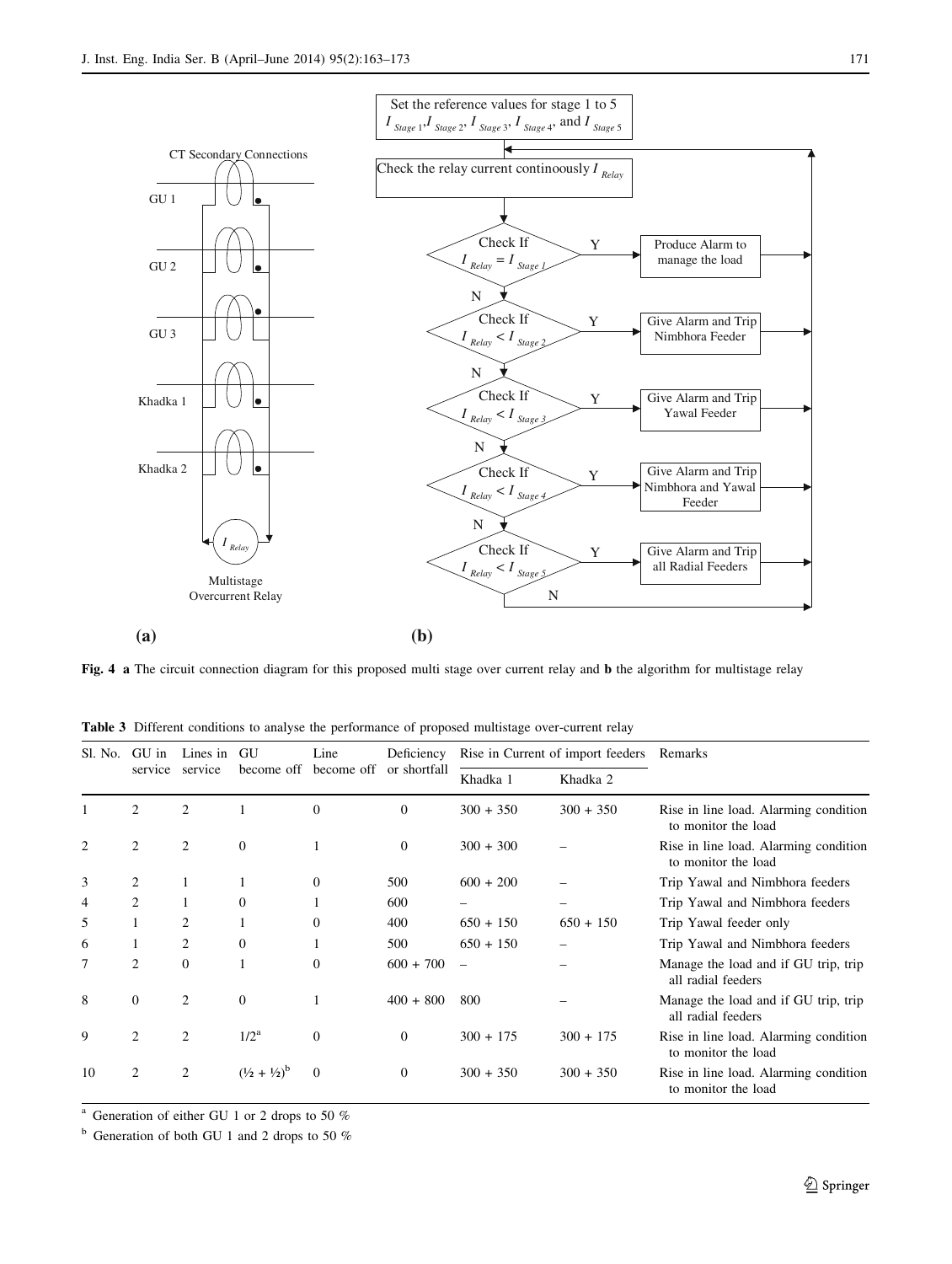Table 4 Plug setting of proposed multistage over-current relay

| Sl. No. BTPS | bus import LTS over   | Stages of<br>current $(A)$ current relay | Setting<br>of relay $(\%)$ | Remark                                     |
|--------------|-----------------------|------------------------------------------|----------------------------|--------------------------------------------|
|              | 1,950                 | $S_1$                                    | 65                         | Provide alarm to<br>manage load            |
| 2            | 1,800                 | $S_2$                                    | 60                         | Trip Nimbhora<br>feeder only               |
| 3            | 1.620                 | $S_3$                                    | 54                         | Trip Yawal<br>feeder only                  |
| 4            | 1,410                 | $S_4$                                    | 47                         | Trip Yawal and<br>Nimbhora feeders<br>both |
| 5            | <b>Below</b><br>1,410 | $S_5$                                    | >47                        | Trip all radial<br>feeders                 |

shall be fulfilled by the feeders emanating from 400 kV, RS, Khadka by sharing 350 A in each circuit. In case 3, two GU s and one line is in service and the GU sharing 700 A, suddenly taken out from system, thus the load sharing from Khadka 1 raise by 200 A and shortfall of 500 A still exist. Under this circumstance, both Yawal and Nimbhora feeders shall be tripped.

In case 5, it is observed that, one GU and two lines are in service and suddenly the GU is withdrawal from the system, the load on each import circuit raised by 150 A but for the shortfall of 400 A, it is essential to trip only Yawal feeder. The dropdown in generation of GUs is also considered in case 9 and 10. In case 9, generation of either of GU 1 or 2 falls down by 50 % and it imports 350 A inspite of 700 A. Whereas, in case 10, generation of both the GU s falls to 50 % and each GU import 350 A inspite of 700 A. In both the cases, there will be a significant rise in import from 400 kV, RS, Khadka but LTS will not be operated. Numbers of such combinations related to availability of GUs, lines and drop generation of individual GU s are studied in this article.

Based upon the above proposed connection diagram and these eight cases, it is recommended to provide settings forthis multistage relay as mentioned in Table 4. The software program is developed in MATLAB for this effective LTS and its results for the above all condition are presented in Fig. 5a. From the simulation results, it came to know that the over current relaying system functions effectively in these five stages. The performance is tested with the simulated and actual data and it results are depicted in Fig. 5b. This system provides optimized results under the existing constraints by avoiding undesired tripping and useful to maintain the healthy supply.

The above realistic and simulated load flow case studies along with the solutions, emphasis the authors to enlist the following outcome of this article.

- 1. The existing setting of two lines from 400 kV RS; Khadka should be raised to 100 % from existing 75 % and efforts should be made to tie up the radial substations with nearby sub stations.
- 2. Additional circuit from 400 kV RS; Khadka should be developed either by transmission line or 132 kV power cable. The existing Malkapur feeder should terminate



Fig. 5 a Design output of multistage relay for effective operation of LTS and b performance test results of simulated data and actual data when GU 1 suddenly taken out from system